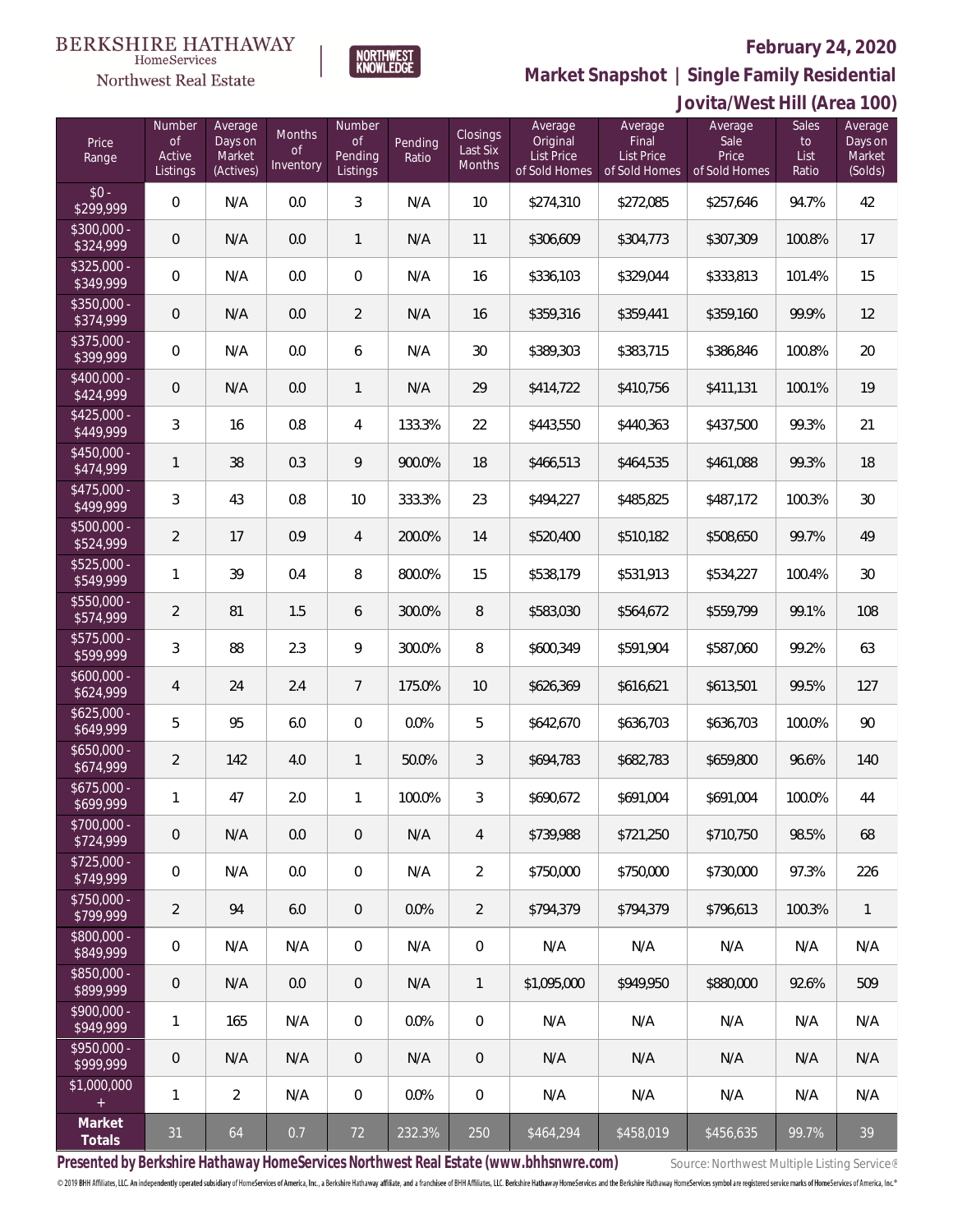#### **BERKSHIRE HATHAWAY**  $\label{lem:sevices} \textsc{Home} \textsc{Service} \textsc{s}$

# Northwest Real Estate



# **February 24, 2020**

**Federal Way/Dash Point (Area 110) Market Snapshot | Single Family Residential**

| Price<br>Range            | Number<br><b>of</b><br>Active<br>Listings | Average<br>Days on<br>Market<br>(Actives) | Months<br><b>of</b><br>Inventory | Number<br><b>of</b><br>Pending<br>Listings | Pending<br>Ratio | Closings<br>Last Six<br>Months | Average<br>Original<br><b>List Price</b><br>of Sold Homes | Average<br>Final<br><b>List Price</b><br>of Sold Homes | Average<br>Sale<br>Price<br>of Sold Homes | Sales<br>to<br>List<br>Ratio | Average<br>Days on<br>Market<br>(Solds) |
|---------------------------|-------------------------------------------|-------------------------------------------|----------------------------------|--------------------------------------------|------------------|--------------------------------|-----------------------------------------------------------|--------------------------------------------------------|-------------------------------------------|------------------------------|-----------------------------------------|
| $$0 -$<br>\$274,999       | $\mathbf{1}$                              | 12                                        | 1.2                              | $\mathbf{1}$                               | 100.0%           | 5                              | \$234,880                                                 | \$234,880                                              | \$240,350                                 | 102.3%                       | $\overline{7}$                          |
| $$275,000 -$<br>\$299,999 | $\mathsf{O}\xspace$                       | N/A                                       | 0.0                              | $\overline{2}$                             | N/A              | 10                             | \$308,735                                                 | \$303,160                                              | \$285,920                                 | 94.3%                        | 38                                      |
| $$300,000 -$<br>\$324,999 | 0                                         | N/A                                       | 0.0                              | $\mathbf{1}$                               | N/A              | 21                             | \$310,264                                                 | \$309,833                                              | \$312,292                                 | 100.8%                       | 19                                      |
| \$325,000 -<br>\$349,999  | 1                                         | 3                                         | 0.3                              | $\overline{2}$                             | 200.0%           | 24                             | \$340,233                                                 | \$335,322                                              | \$337,471                                 | 100.6%                       | 11                                      |
| $$350,000 -$<br>\$374,999 | 1                                         | 5                                         | 0.2                              | $\overline{4}$                             | 400.0%           | 37                             | \$355,772                                                 | \$355,540                                              | \$360,145                                 | 101.3%                       | 14                                      |
| $$375,000 -$<br>\$399,999 | 1                                         | 3                                         | 0.1                              | 6                                          | 600.0%           | 50                             | \$391,576                                                 | \$384,065                                              | \$386,415                                 | 100.6%                       | 28                                      |
| $$400,000 -$<br>\$424,999 | 0                                         | N/A                                       | 0.0                              | 4                                          | N/A              | 55                             | \$408,160                                                 | \$406,341                                              | \$411,570                                 | 101.3%                       | 16                                      |
| $$425,000 -$<br>\$449,999 | 3                                         | 35                                        | 0.3                              | $\, 8$                                     | 266.7%           | 52                             | \$437,060                                                 | \$434,570                                              | \$436,029                                 | 100.3%                       | 25                                      |
| $$450,000 -$<br>\$474,999 | 2                                         | 154                                       | 0.3                              | $\overline{2}$                             | 100.0%           | 36                             | \$470,761                                                 | \$460,324                                              | \$460,222                                 | 100.0%                       | 50                                      |
| $$475,000 -$<br>\$499,999 | 3                                         | 75                                        | 0.6                              | $\overline{4}$                             | 133.3%           | 30                             | \$487,747                                                 | \$485,118                                              | \$487,020                                 | 100.4%                       | 37                                      |
| $$500,000 -$<br>\$524,999 | 0                                         | N/A                                       | 0.0                              | 5                                          | N/A              | 15                             | \$513,571                                                 | \$507,577                                              | \$509,433                                 | 100.4%                       | 23                                      |
| $$525,000 -$<br>\$549,999 | 1                                         | 4                                         | 0.3                              | $\overline{2}$                             | 200.0%           | 19                             | \$549,368                                                 | \$535,896                                              | \$536,308                                 | 100.1%                       | 43                                      |
| $$550,000 -$<br>\$574,999 | 1                                         | 4                                         | 0.8                              | 1                                          | 100.0%           | 8                              | \$560,806                                                 | \$559,556                                              | \$560,188                                 | 100.1%                       | 12                                      |
| $$575,000 -$<br>\$599,999 | 2                                         | 11                                        | 1.7                              | $\overline{4}$                             | 200.0%           | $\overline{7}$                 | \$608,529                                                 | \$596,386                                              | \$592,757                                 | 99.4%                        | 49                                      |
| $$600,000 -$<br>\$624,999 | 3                                         | 77                                        | 3.0                              | $\overline{2}$                             | 66.7%            | 6                              | \$630,725                                                 | \$624,725                                              | \$618,142                                 | 98.9%                        | 31                                      |
| $$625,000 -$<br>\$649,999 | $\mathsf{O}\xspace$                       | N/A                                       | 0.0                              | $\overline{0}$                             | N/A              | 11                             | \$641,564                                                 | \$640,564                                              | \$636,591                                 | 99.4%                        | 27                                      |
| $$650,000 -$<br>\$674,999 | 0                                         | N/A                                       | 0.0                              | 3                                          | N/A              | 13                             | \$676,785                                                 | \$666,573                                              | \$662,396                                 | 99.4%                        | $44$                                    |
| $$675,000 -$<br>\$699,999 | $\mathbf{1}$                              | 18                                        | 1.0                              | $\overline{0}$                             | 0.0%             | 6                              | \$703,800                                                 | \$693,792                                              | \$685,075                                 | 98.7%                        | 32                                      |
| $$700.000 -$<br>\$749,999 | 2                                         | 22                                        | 2.4                              | $\mathbf{1}$                               | 50.0%            | 5                              | \$748,550                                                 | \$730,960                                              | \$722,970                                 | 98.9%                        | 79                                      |
| $$750,000 -$<br>\$799,999 | 0                                         | N/A                                       | 0.0                              | $\mathbf{1}$                               | N/A              | 11                             | \$798.595                                                 | \$784,495                                              | \$770.977                                 | 98.3%                        | 69                                      |
| $$800,000 -$<br>\$849,999 | 0                                         | N/A                                       | 0.0                              | $\mathbf{1}$                               | N/A              | 2                              | \$924,500                                                 | \$874,500                                              | \$847.250                                 | 96.9%                        | 138                                     |
| \$850,000 -<br>\$899,999  | 3                                         | 36                                        | 6.0                              | $\overline{0}$                             | $0.0\%$          | 3                              | \$922,667                                                 | \$889,333                                              | \$871.667                                 | 98.0%                        | 107                                     |
| $$900.000 -$<br>\$949,999 | 0                                         | N/A                                       | 0.0                              | $\mathbf{1}$                               | N/A              | 1                              | \$975,000                                                 | \$975,000                                              | \$935,000                                 | 95.9%                        | 43                                      |
| $$950.000 -$<br>\$999,999 | $\mathbf 0$                               | N/A                                       | N/A                              | $\mathbf{1}$                               | N/A              | $\boldsymbol{0}$               | N/A                                                       | N/A                                                    | N/A                                       | N/A                          | N/A                                     |
| \$1,000,000<br>$^{+}$     | 2                                         | 91                                        | 6.0                              | $\mathbf{1}$                               | 50.0%            | 2                              | \$1,070,000                                               | \$1,032,500                                            | \$1,055,000                               | 102.2%                       | 45                                      |
| Market<br>Totals          | 27                                        | 47                                        | 0.4                              | 57                                         | 211.1%           | 429                            | \$464,920                                                 | \$459,209                                              | \$459,669                                 | 100.1%                       | $30\,$                                  |

Presented by Berkshire Hathaway HomeServices Northwest Real Estate (www.bhhsnwre.com) Source: Northwest Multiple Listing Service®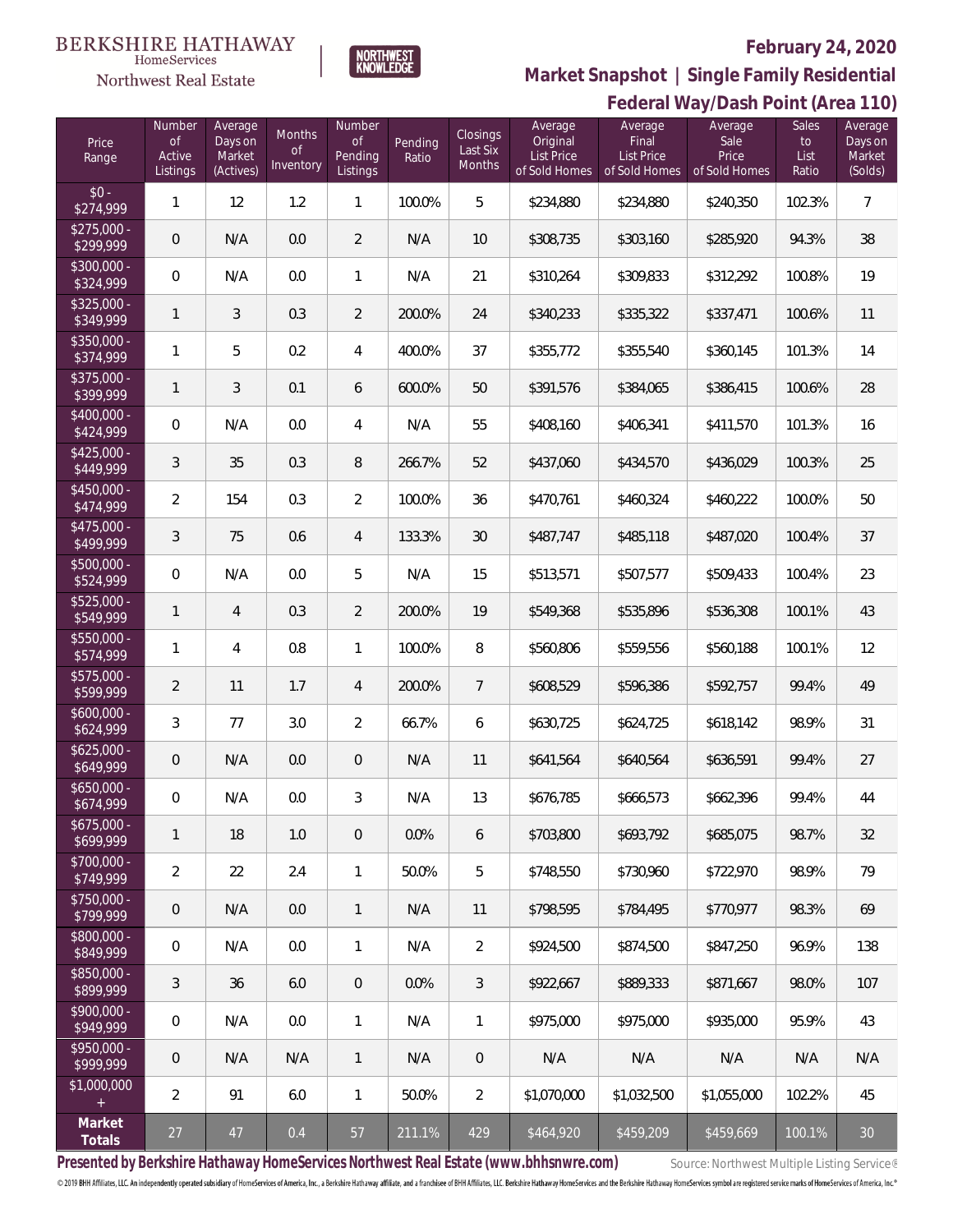## **February 24, 2020**



NORTHWEST<br>KNOWLFDGE

### Northwest Real Estate

**Market Snapshot | Single Family Residential**

|                           | Des Moines/Redondo (Area 120)      |                                           |                                  |                                            |                  |                                |                                                           |                                                        |                                           |                              |                                         |
|---------------------------|------------------------------------|-------------------------------------------|----------------------------------|--------------------------------------------|------------------|--------------------------------|-----------------------------------------------------------|--------------------------------------------------------|-------------------------------------------|------------------------------|-----------------------------------------|
| Price<br>Range            | Number<br>0f<br>Active<br>Listings | Average<br>Days on<br>Market<br>(Actives) | Months<br><b>of</b><br>Inventory | Number<br><b>of</b><br>Pending<br>Listings | Pending<br>Ratio | Closings<br>Last Six<br>Months | Average<br>Original<br><b>List Price</b><br>of Sold Homes | Average<br>Final<br><b>List Price</b><br>of Sold Homes | Average<br>Sale<br>Price<br>of Sold Homes | Sales<br>to<br>List<br>Ratio | Average<br>Days on<br>Market<br>(Solds) |
| $$0 -$<br>\$274,999       | 0                                  | N/A                                       | 0.0                              | $\mathbf 0$                                | N/A              | 4                              | \$242,350                                                 | \$224,850                                              | \$247,125                                 | 109.9%                       | 39                                      |
| $$275,000 -$<br>\$299,999 | $\mathbf 0$                        | N/A                                       | 0.0                              | 3                                          | N/A              | $\overline{2}$                 | \$312,500                                                 | \$293,500                                              | \$291,000                                 | 99.1%                        | 68                                      |
| \$300,000 -<br>\$324,999  | 0                                  | N/A                                       | 0.0                              | $\overline{0}$                             | N/A              | 4                              | \$318,498                                                 | \$318,498                                              | \$309,250                                 | 97.1%                        | $\overline{7}$                          |
| $$325,000 -$<br>\$349,999 | $\boldsymbol{0}$                   | N/A                                       | 0.0                              | 4                                          | N/A              | 21                             | \$338,383                                                 | \$337,597                                              | \$337,760                                 | 100.0%                       | 24                                      |
| $$350,000 -$<br>\$374,999 | 0                                  | N/A                                       | 0.0                              | $\mathbf{1}$                               | N/A              | 13                             | \$363,519                                                 | \$360,827                                              | \$363,231                                 | 100.7%                       | 14                                      |
| $$375,000 -$<br>\$399,999 | 4                                  | 48                                        | 1.1                              | 5                                          | 125.0%           | 21                             | \$386,031                                                 | \$383,463                                              | \$387,945                                 | 101.2%                       | 18                                      |
| \$400,000 -<br>\$424,999  | $\boldsymbol{0}$                   | N/A                                       | 0.0                              | 5                                          | N/A              | 24                             | \$420,381                                                 | \$410,164                                              | \$411,686                                 | 100.4%                       | 26                                      |
| $$425,000 -$<br>\$449,999 | $\mathbf 0$                        | N/A                                       | 0.0                              | $\overline{7}$                             | N/A              | 24                             | \$435,232                                                 | \$428,716                                              | \$434,557                                 | 101.4%                       | 17                                      |
| \$450,000 -<br>\$474,999  | 1                                  | 18                                        | 0.4                              | 3                                          | 300.0%           | 15                             | \$467,111                                                 | \$462,778                                              | \$462,994                                 | 100.0%                       | 36                                      |
| $$475,000 -$<br>\$499,999 | $\overline{2}$                     | $\mathfrak{Z}$                            | 0.9                              | $\overline{7}$                             | 350.0%           | 14                             | \$492,335                                                 | \$485,254                                              | \$481,479                                 | 99.2%                        | 31                                      |
| \$500,000 -<br>\$524,999  | 1                                  | $\mathfrak{Z}$                            | 0.9                              | 4                                          | 400.0%           | $\overline{7}$                 | \$549,112                                                 | \$518,255                                              | \$515,286                                 | 99.4%                        | 45                                      |
| $$525,000 -$<br>\$549,999 | 2                                  | 10                                        | 1.5                              | 8                                          | 400.0%           | 8                              | \$535,166                                                 | \$529,299                                              | \$534,931                                 | 101.1%                       | 56                                      |
| $$550,000 -$<br>\$574,999 | 1                                  | 17                                        | 0.5                              | 9                                          | 900.0%           | 11                             | \$588,983                                                 | \$584,593                                              | \$563,080                                 | 96.3%                        | 68                                      |
| $$575,000 -$<br>\$599,999 | 5                                  | 19                                        | 2.3                              | 19                                         | 380.0%           | 13                             | \$587,100                                                 | \$589,611                                              | \$589,149                                 | 99.9%                        | 37                                      |
| $$600,000 -$<br>\$624,999 | 0                                  | N/A                                       | 0.0                              | 6                                          | N/A              | 5                              | \$610,788                                                 | \$603,988                                              | \$610,888                                 | 101.1%                       | 99                                      |
| $$625,000 -$<br>\$649,999 | $\mathbf 0$                        | N/A                                       | N/A                              | $\overline{4}$                             | N/A              | 0                              | N/A                                                       | N/A                                                    | N/A                                       | N/A                          | N/A                                     |
| $$650,000 -$<br>\$674,999 | 1                                  | 17                                        | 2.0                              | 1                                          | 100.0%           | 3                              | \$672,983                                                 | \$666,317                                              | \$666,667                                 | 100.1%                       | 60                                      |
| $$675,000 -$<br>\$699,999 | 0                                  | N/A                                       | 0.0                              | $\overline{0}$                             | N/A              | $\overline{4}$                 | \$720,800                                                 | \$697,150                                              | \$688,725                                 | 98.8%                        | 91                                      |
| $$700,000 -$<br>\$749,999 | $\mathbb O$                        | N/A                                       | 0.0                              | $\overline{2}$                             | N/A              | 3                              | \$738,283                                                 | \$738,283                                              | \$734,967                                 | 99.6%                        | 2                                       |
| $$750,000 -$<br>\$799,999 | 2                                  | 25                                        | 2.4                              | 6                                          | 300.0%           | 5                              | \$853,900                                                 | \$795,580                                              | \$772,000                                 | 97.0%                        | 134                                     |
| $$800,000 -$<br>\$849,999 | 1                                  | 11                                        | 6.0                              | 3                                          | 300.0%           | 1                              | \$849,950                                                 | \$849,950                                              | \$849,950                                 | 100.0%                       | 116                                     |
| $$850,000 -$<br>\$899,999 | 0                                  | N/A                                       | 0.0                              | 3                                          | N/A              | 1                              | \$919,000                                                 | \$859,000                                              | \$859,000                                 | 100.0%                       | 119                                     |
| $$900,000 -$<br>\$949,999 | 0                                  | N/A                                       | 0.0                              | $\overline{0}$                             | N/A              | 1                              | \$989,500                                                 | \$939,500                                              | \$930,000                                 | 99.0%                        | 66                                      |
| $$950,000 -$<br>\$999,999 | 0                                  | N/A                                       | N/A                              | $\mathbf{1}$                               | N/A              | $\theta$                       | N/A                                                       | N/A                                                    | N/A                                       | N/A                          | N/A                                     |
| \$1,000,000<br>$+$        | 2                                  | 189                                       | 4.0                              | 2                                          | 100.0%           | 3                              | \$1,283,317                                               | \$1,233,333                                            | \$1,158,333                               | 93.9%                        | 75                                      |
| Market<br>Totals          | 22                                 | 37                                        | 0.6                              | 103                                        | 468.2%           | 207                            | \$485,633                                                 | \$477,141                                              | \$475,808                                 | 99.7%                        | 37                                      |

Presented by Berkshire Hathaway HomeServices Northwest Real Estate (www.bhhsnwre.com) Source: Northwest Multiple Listing Service®